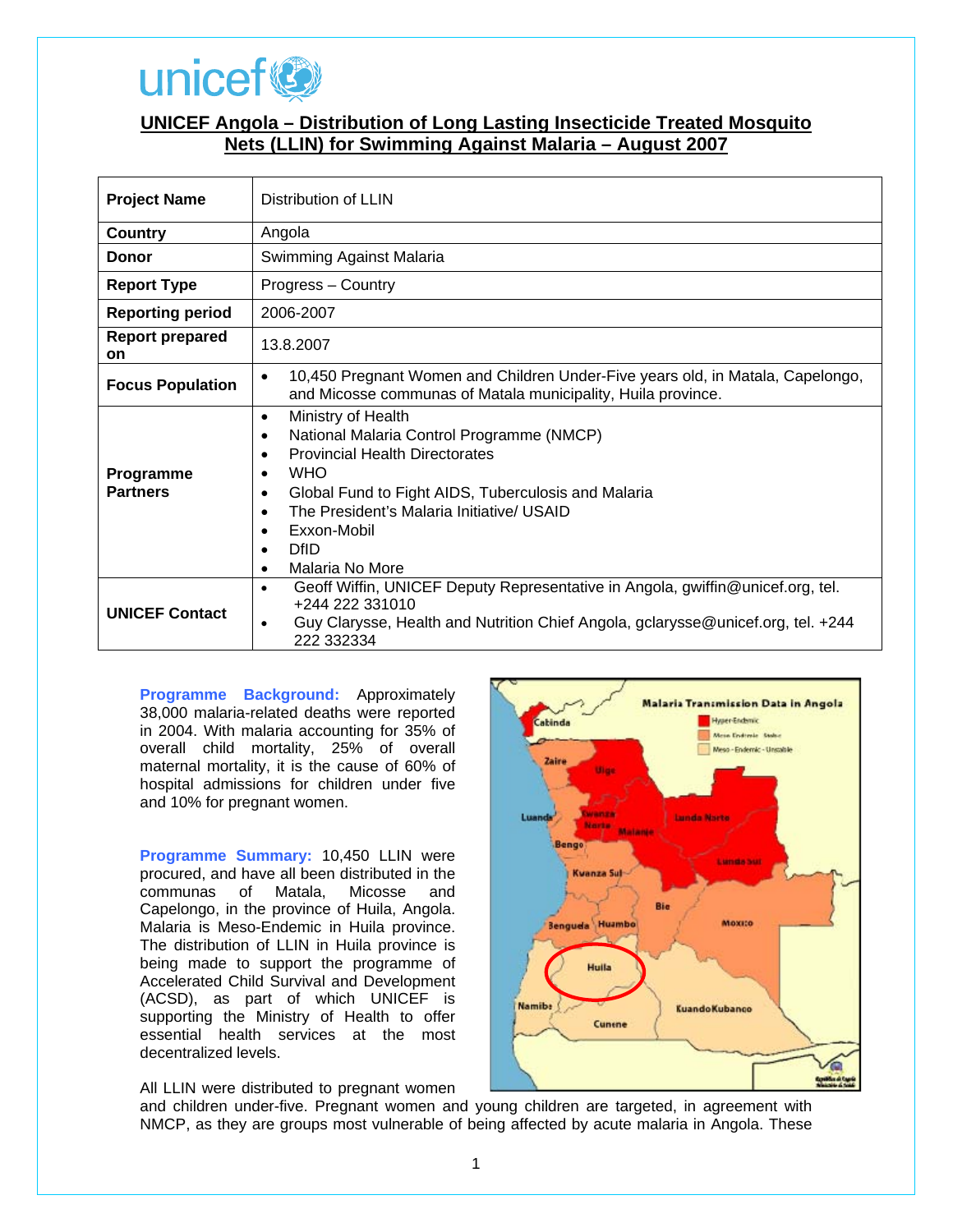

groups therefore have the highest morbidity and mortality rates related to malaria. LLIN are being distributed through the national health system to encourage increased uptake of other services in health centres.

Women receive LLIN when they attend health centres for routine Ante-natal care consultations. Children under-five receive LLIN when they attend health centres for vaccination with Pentavalente-3.

**Programme Strategies:** UNICEF has developed strong relationships with Government and other key partners across Angola to ensure that LLIN are efficiently and securely distributed to communities nationwide. UNICEF and partners use the following distribution mechanisms to ensure that LLIN are distributed to health centres, that communities



are aware of their right to free LLIN and that these services are taken up:

- i) Municipal micro-plans for LLIN distribution to health centres have been developed in all of Angola's 164 municipalities;
- ii) Health centre personnel and community health workers trained on LLIN distribution and management in all 164 municipalities and in all health centres;
- iii) Robust logistics systems established for procurement of LLINs, transport and distribution;
- v) Print and mass media communication strategy developed to raise people's awareness to their right to free LLIN;
- vi) Partnerships established with NGOs for distribution and monitoring;
- vii) Strong reporting systems set up to ensure effective reporting on the distribution process.



**Future Plans:** Distribution of Swimming Against Malaria LLIN is ongoing in Huila province, with all LLIN planned to be distributed by the end of September 2007.

UNICEF works closely with NMCP and other partners to develop and implement an integrated programme of LLIN distribution nationwide. Based on this plan UNICEF and partners will cover 80% of all pregnant women and children under-five with LLIN by 2010. To achieve this UNICEF will use the logistical networks and partnerships that have been set up across Angola through existing programmes, in order to scale up national coverage.

**What your Contribution Means for Children:** This generous contribution from Swimming Against Malaria has been essential to ensure that the maximum number of women and children are reached with LLIN in Angola, for national malaria control. UNICEF looks forward to future collaboration with Swimming Against Malaria in Angola.